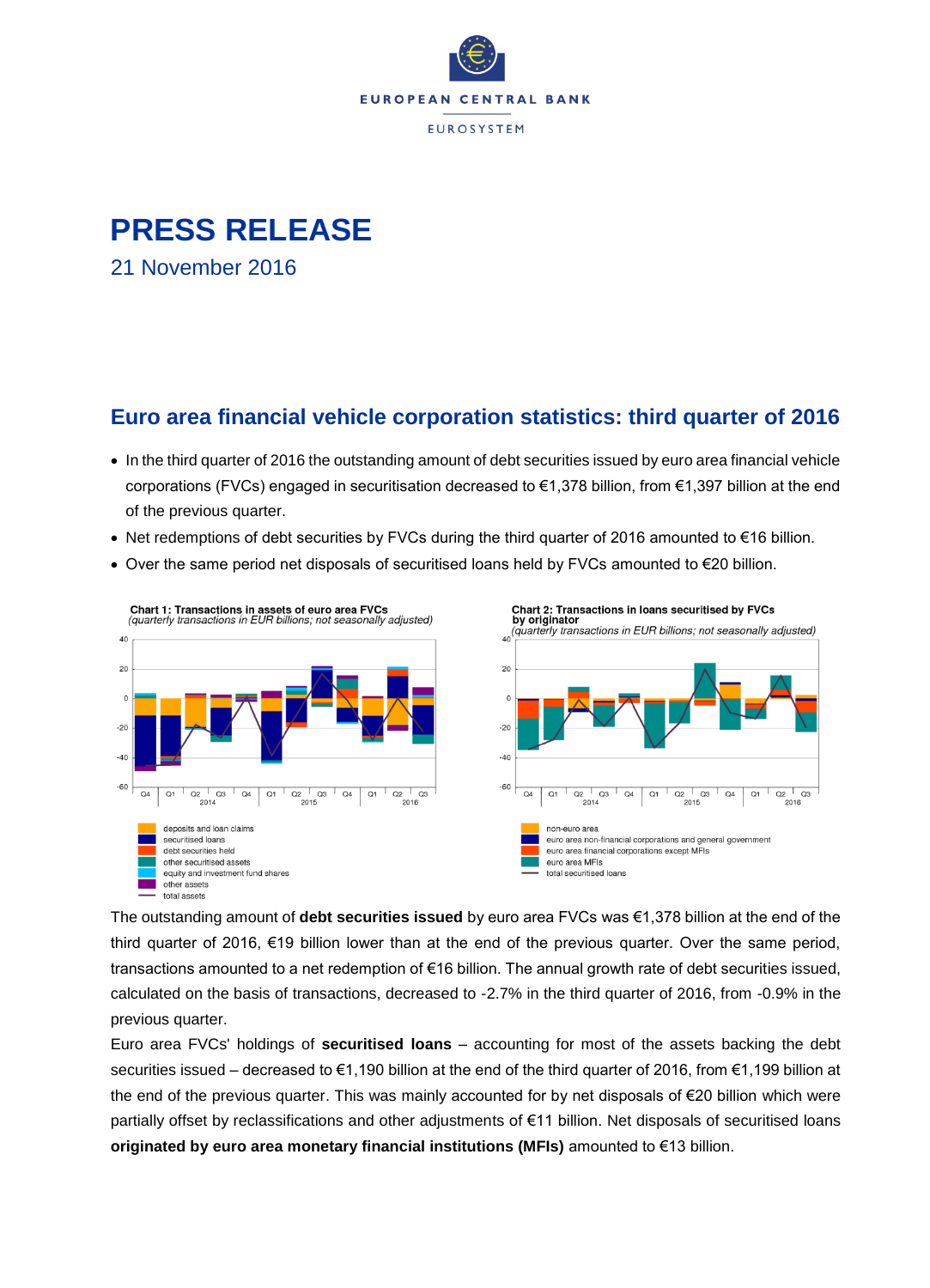Turning to the borrowing sector of securitised loans, loans to euro area households stood at €788 billion at the end of the third quarter of 2016, with a net disposal of €12 billion during the third quarter of 2016 while loans to euro area non-financial corporations amounted to €253 billion, with a net disposal of €7 billion.

Among the other assets of euro area FVCs, **deposits and loan claims** amounted to €192 billion at the end of the third quarter of 2016, predominantly claims on euro area MFIs (€118 billion). There was a net disposal of deposits and loan claims during the quarter of €5 billion. **Holdings of debt securities** amounted to €178 billion at the end of the third quarter 2016, while net acquisitions amounted to €1 billion. **Other securitised assets** held by FVCs – including for example trade, tax and other receivables – amounted to €97 billion, with net disposals of €5 billion during the quarter.

#### **For media queries, please contact Stefan Ruhkamp, tel.: +49 69 1344 5057.**

#### **Notes:**

 The latest data on FVCs and on the securitisation transactions of MFIs can be downloaded from the ECB's Statistical Data Warehouse: [Financial Vehicle Corporations](http://sdw.ecb.europa.eu/browse.do?node=9691119) and [MFI balance sheets.](http://sdw.ecb.europa.eu/browse.do?node=9691115) More details on these statistics are available in the "Statistics" section of the ECB's website under **Euro area financial vehicle corporations**.